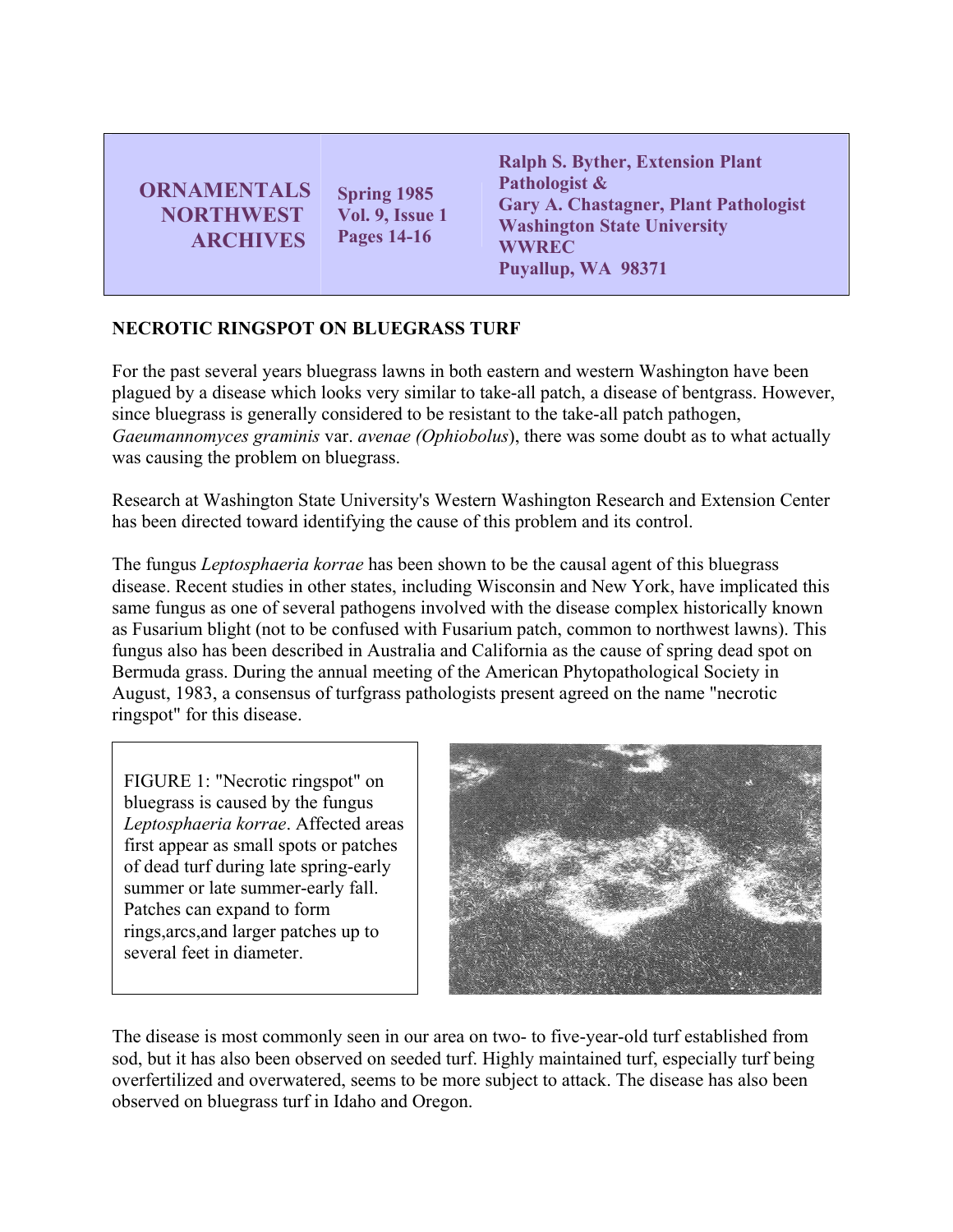Affected areas first appear as small spots or patches of dead turf during late spring-early summer or late summer-early fall. These patches can expand to form rings, arcs, and larger patches up to several feet in diameter (Fig. 1). Weeds and sometimes unaffected grasses invade the center of the rings. During the spring and fall when the fungus is active, the margins of the necrotic areas can have a maroon-brown coloration. Diseased plants can be easily lifted from the soil. Microscopic examination of the surface of lower stems and roots reveals the presence of dark hyphae which are similar in appearance to runner hyphae of *Gaeumannomyces (Ophiobolus)* (Fig. 2). Short-necked, black pseudothecia are sometimes found on infected crowns and roots. The ascospores produced in these pseudothecia appear similar to those of *Gaeumannomyces*, and Washington isolates measure 135(80-188) x 4-5 u with 7(5-11) septa.



FIGURE 2: Microscopic examination of the surface of diseased lower stems and roots reveals the presence of dark hyphae which are similar in appearance to runner hypae *of Gaeumannomyces (Ophiobolus)* in this photograph.

Little is known at this time concerning the life cycle of this organism. Pseudothecia of the pathogen are seen infrequently but have been observed with mature ascospores in Washington during the fall. Their importance in disease development is unknown. In both eastern and western Washington, the disease is most active in the spring and early fall. Frequently, the disease is inactive during mid-summer and the turf appears to recover, but the same ringspots usually reappear in the fall.

Although applications of sulfur are helpful in controlling take-all patch on bentgrass, **applications of sulfur have been ineffective in controlling necrotic ringspot on bluegrass.**  However, a balanced fertilizer program including sulfur should not be ignored, since it is beneficial in helping the turf to "recover" when conditions for the disease become unfavorable during the summer. In addition to maintaining good nutrition to help in "summer recovery," it is important not to overfertilize or overirrigate affected turf. Infrequent deep watering is suggested as opposed to frequent light irrigations.

Initial laboratory screening of fungicides indicated that Rubigan, Banner and Tersan 1991 had better activity against this fungus than Chipco 26019 and Bayleton. In 1983, Banner, Bayleton, and Rubigan were field tested by making monthly applications during May, June, and July. These spring and early summer applications of Rubigan and Banner provided good disease control during the late summer and early fall.